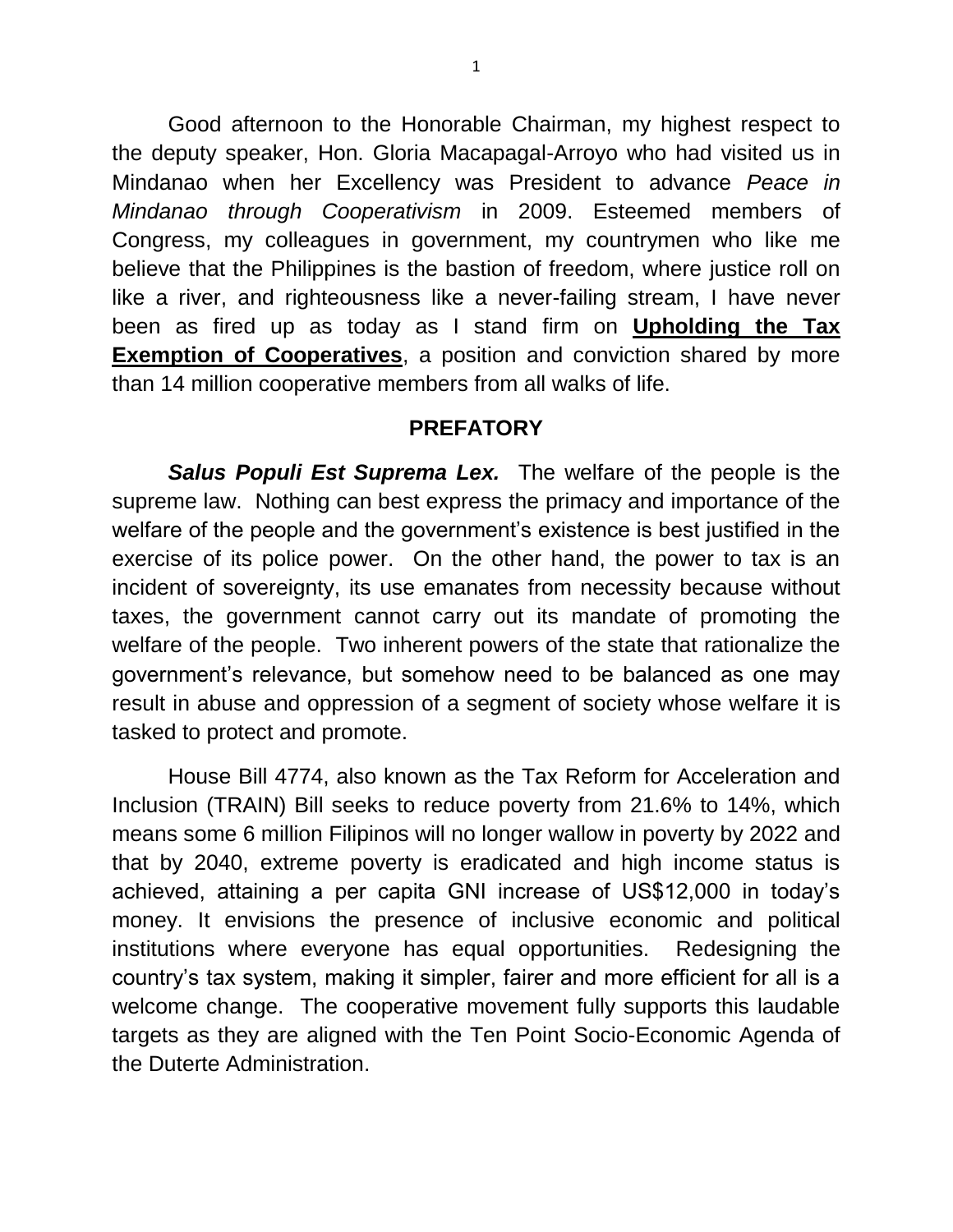The proposed bill determines the financial implications of the foregoing targets in the amount of P366-B per year between 2016-2022 to fund programs in infrastructure, education and training, health and social protection programs. Towards this end, HB 4774 seeks to lift the tax exemption of cooperatives to raise the amount.

## **COOPERATIVES ARE VEHICLES OF SOCIAL JUSTICE**

The world has acknowledged the role of cooperatives. Their gargantuan task consists of improving the lives of marginalized members of society, their uniqueness and distinctiveness seen in their very mandate of achieving the economic, social and cultural needs and aspirations of their members. Cooperatives are special aggrupations of people because they are saddled with a social task and a calling to unite people, harness their productive capacity, and let them rise past poverty level. With the formation of the Rochdale Cooperative founded in England in 1844 by 28 textile weavers who operated a retail store to protect themselves from capitalists who were out to squeeze them dry, the adoption of the cooperative form of organization by countries including the United States, has resulted in significant economic gains and social development. Countries in Asia such as South Korea, Singapore, Indonesia, Nepal, Thailand, Hongkong, Taiwan, Bangladesh, and Mongolia, among others, have reaped the benefits of the collective economic and social gains that cooperatives provide.

The Philippines on its own can boast that the cooperatives do have an impact on the lives of millions, who normally would not be able to have access to opportunities that would take them out of the quagmire of poverty. They operate in an environment conscious that they, together with other sectors in the economy, are responsible in bringing about an equitably progressive future for Filipinos. To date, there are more than **14 million** individuals who are members of **26,600** cooperatives, spread all over Luzon, Visayas and Mindanao. Of this number, **82.5% or 21,945** are micro cooperatives or those whose capitalization is below P3 million; **10.2% or 2,713** are small with a capital base of P3 million to P15 million; and only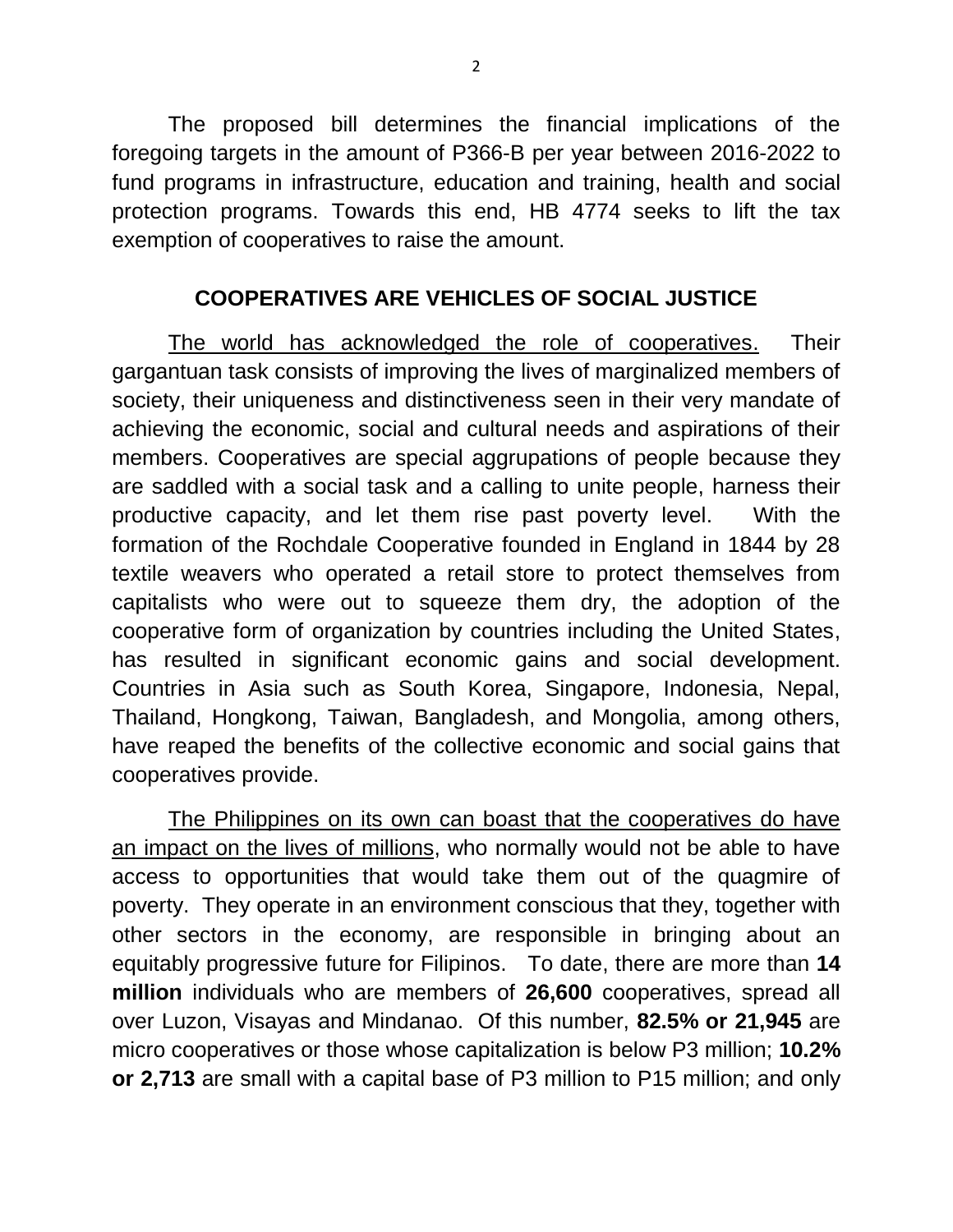**7.3%** are medium and large coops with capitalization of P15 million to P100 million for medium, and above P100 million for large.

In addition, these 26,600 cooperatives have directly employed some **530,000 individuals** contributing a total amount of about **P6.4 Billion** in withholding taxes. Correspondingly, the cooperatives have generated indirect employment at the tune of **1,950,000**.

Cooperatives continue to reach more people, particularly those in the vulnerable sectors to help them in the attainment of their economic and social goals.

Currently, there are 25 types of cooperatives including the reformed combatants, persons with disability and most recently, the drug victims. **Giving them another chance in life through cooperativism has become a priority and taxing these cooperatives may not be in order**.

## **LEGAL BASIS FOR EXEMPTING COOPERATIVES**

Section 15, Article XII of the 1987 Constitution, on National Economy and Patrimony mandates Congress to create "an agency to promote the viability and growth of cooperatives as instruments for social justice and economic development". Thus, the Cooperative Development Authority (CDA) was created in 1990 by virtue of Republic Act No. 6939. There can be no other explanation of this explicit provision of the fundamental law of the land than to recognize the need to ensure the sustainability and development of cooperatives so they can be true to, and meet their reason for existence – to serve as tools for allowing everyone access to opportunities in order to live a decent life. Quite a tall order for cooperatives, but one need only to appreciate the over 14 million Filipinos whose membership in cooperatives speak for their belief that social justice is after all, attainable. And this is possible when they become members of cooperatives.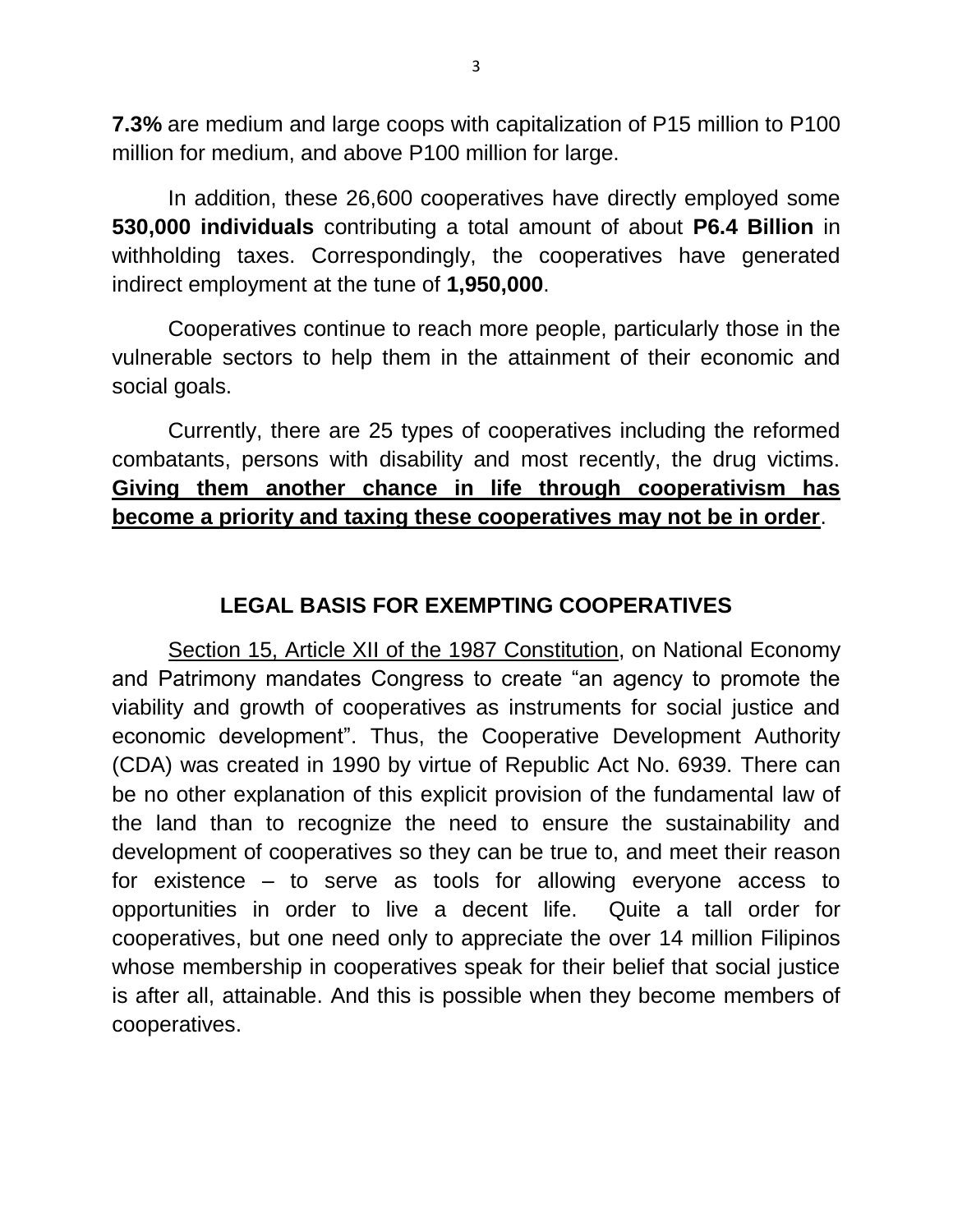Republic Act No. 9520 otherwise known as the Philippine Cooperative Code of 2008 was enacted in pursuance of the constitutional mandate, explicitly declaring that it is the policy of the State to foster the creation and growth of cooperatives as practical vehicles for promoting selfreliance and harnessing people power towards the attainment of economic development and social justice" and that Government "shall create an atmosphere that is conducive to the growth and development of cooperatives". Articles 60 and 61 of the **Philippine Cooperative Code of 2008** provide tax exemptions of cooperatives in all its transactions with members, as a recognition that cooperatives are partners of the Government in community-building, and consequently, in nation-building.

Moreover, Article 86 mandates all cooperatives to allot 10% of their Net Surplus to the Reserve Fund, not more than 10% for Education & Training Fund, and 3% for Community Development Fund, to improve their lives and build better communities. From this provision, it is evident that the mechanism has been put in place to make sure that cooperatives can function according to its constitutional and legal mandate, to be instruments of economic development and social justice. Their existence is not premised or centered on profit-making activities, because they are mandated to develop human resources through education and training, make good their commitment to be the government's partners in building resilient communities and a better Philippines.

Article 86 further provides that the Remaining Net Surplus shall be made available to the members in the form of interest on share capital and patronage refunds, **not as realized income but rather as savings** obtained by members in availing of services from their respective cooperatives. What is therefore clear is the fact that for putting their hardearned money, patronizing the products and services and taking the risks, cooperative members receive a portion of what they paid. Thus, the patronage refund is a refund that is based on use, and not a dividend because the latter is a return based on investment.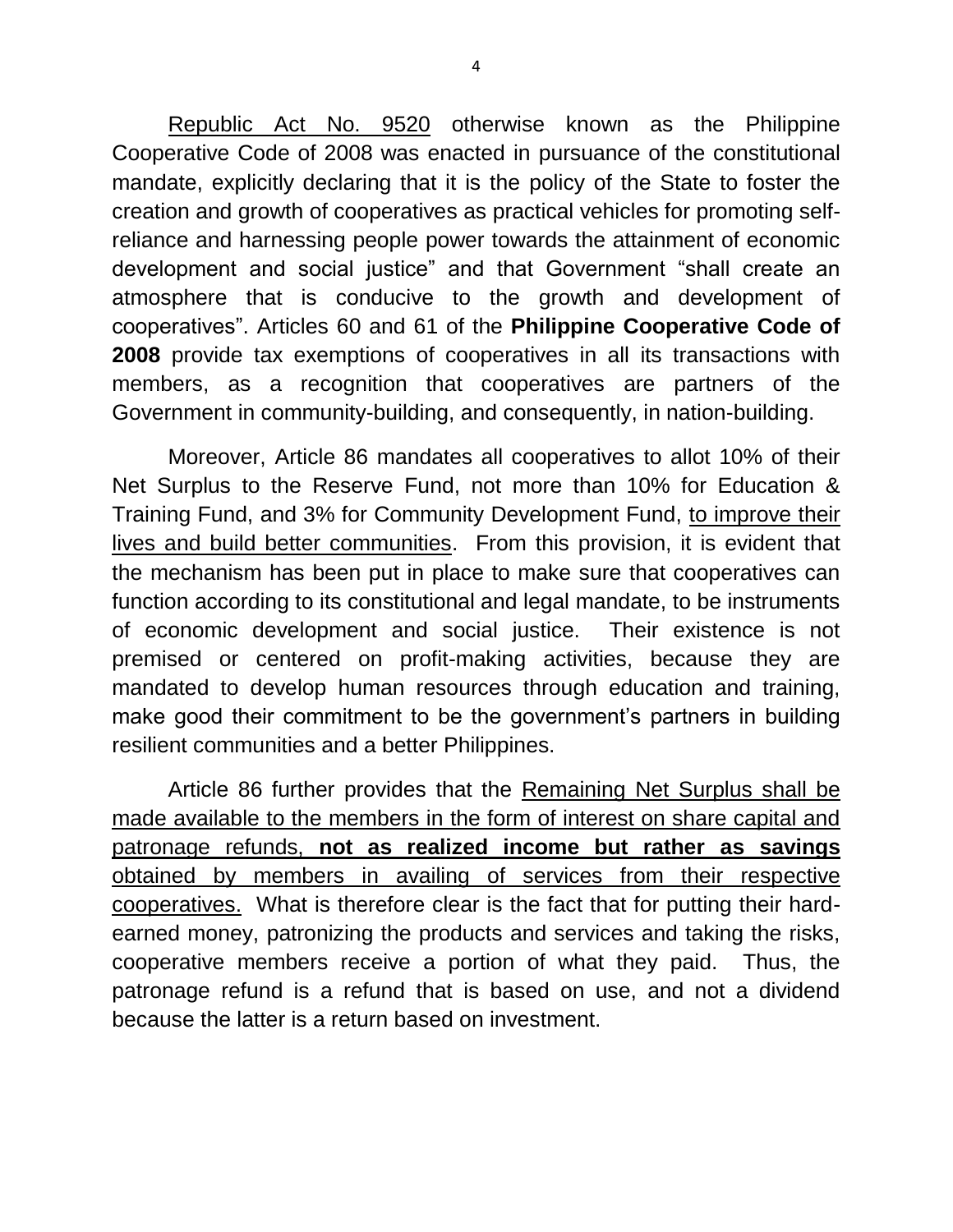Ensuring that cooperatives stay viable and their growth promoted require no less than the support of the government, which begins with the correct appreciation of their existence. To reiterate, they are not organized for profit. Rather, they are established by people to provide them with products and services, or produce and dispose the fruits of their labor. They own the means of production and the distribution facilities in common. Their existence is one of service to their members. Whatever is earned, the same revert to the members.

As defined, a cooperative is an autonomous and duly registered association of persons, with a **common bond of interest**, who have **voluntarily joined together** to achieve their social economic and cultural needs and aspirations by making equitable contributions to the capital required**, patronizing their products and services** and **accepting a fair share of the risks and benefits** of the undertaking in accordance with universally accepted cooperative principles. That common bond of interest is the very impetus for people to find a rallying point, a motivation to take the risk because of the belief that cooperatives provide the answer to their quest for a better life. The law puts social responsibility as a must on cooperatives, the very heart of their existence. Businesses and other commercial organizations are not given such express mandate. It is because their existence is deeply rooted in amassing wealth for the suppliers of capital, such that profit becomes their overarching goal.

## **COOPERATIVES ARE NOT-PROFIT MAKING ENTITIES**

All told, cooperatives are different from businesses and other organizations that are profit-seeking. Removing the tax exemption as clearly enshrined in the law that gives life to the cooperatives is tantamount to treating them just like business entities that exist primarily for profit and to make a few and the select, rich. Lifting the tax exemption of cooperatives runs counter to the thrust of the Duterte Administration which is to invest heavily on people. The cooperatives have been instrumental in developing the human resources of this country. The required Cooperative Education and Training Fund (CETF) which is 10% of the Net Surplus, not to mention the Community Development Fund of up to a maximum of 3%,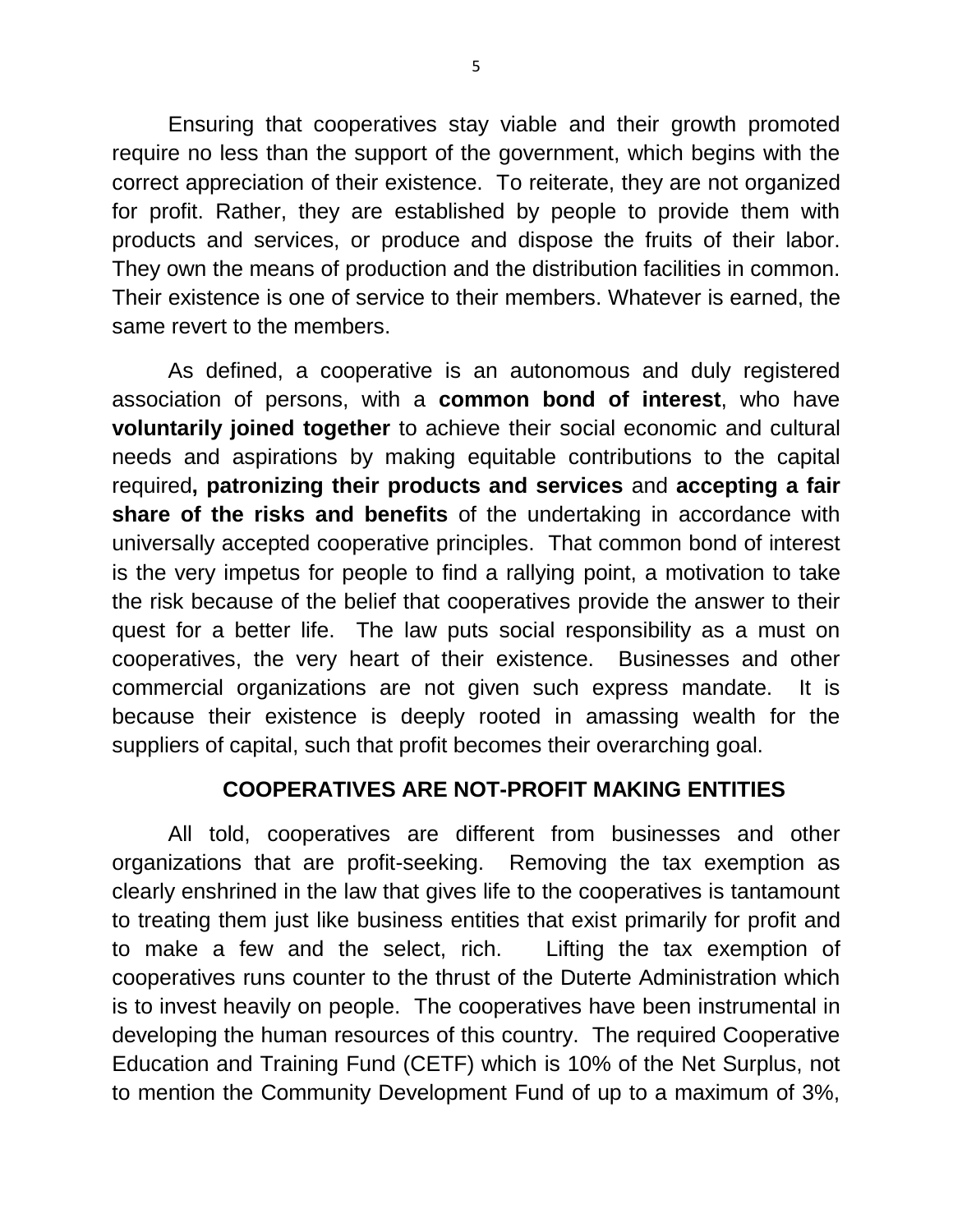are indicative of the importance that cooperatives put in the enhancement of people's skills and abilities. In short, the mechanism to address human development concerns is already part of the cooperative structure.

Cooperatives are engines of economic growth. They have created products and services that have produced benefits to millions of Filipinos, employing 462,364 to date, thus helping address the unemployment problem of the country, engaged in community projects, allocating P432,930,570.46 for this purpose. These projects range from health to education, even infrastructure, as cooperatives help build farm-to-market roads, repaired school buildings, and made available storage facilities for private-for-profit entities.

The activities that cooperatives undertake result in gainful employment to many, allowed members to take part in, or commence productive activities, and enhance their purchasing power. All of these redound to increase in tax revenues. At the end of 2016, total taxes withheld and which became part of total tax revenues remitted to the national government reached the P6,339,005,746. This amount is expected to grow as cooperatives expand under the present legal and political framework, offering more products and services to their members, thereby enhancing the productive capacity and capital formation of society. There is therefore truth to the statement that the exemption of cooperatives from paying taxes has resulted in the creation of more tax payers as more value added activities are undertaken in their respective community.

Treating cooperatives as profit-oriented enterprises and imposing taxes on them, is not only unconstitutional, it is also anti-people as it is counter-productive in the long-run. The viability and sustainability of cooperatives that have long been serving millions of members are now put in a serious bind. The social and economic benefits provided by cooperatives have far reaching impact, and they need support from the government to reach their potential as a dynamic people centered enterprise committed to total human development. They make major contributions to the sustainable development goals. While it is true that